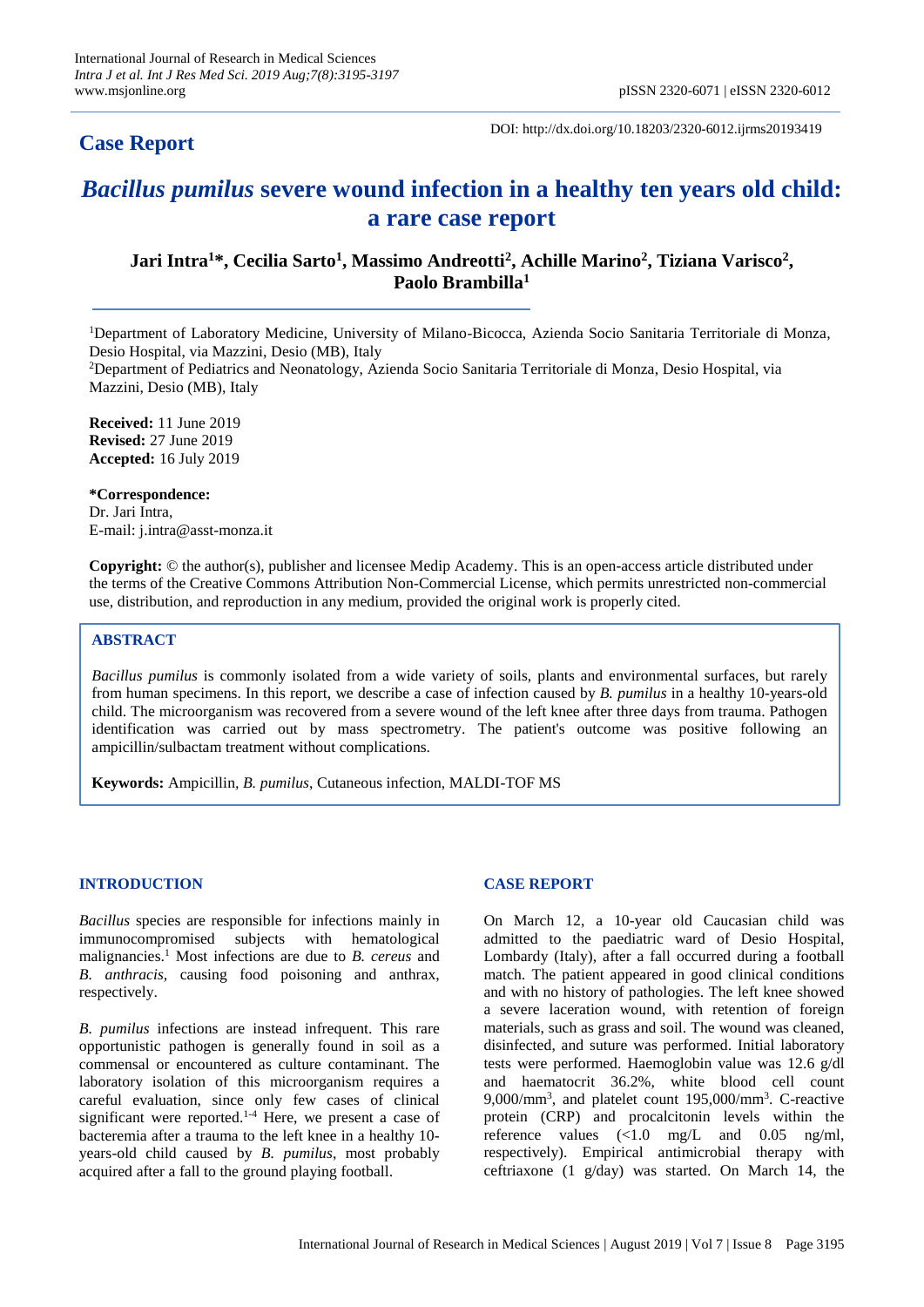patient was afebrile, and the wound was once again cleaned and disinfected. Absolute values of neutrophils and lymphocytes were 5,930 and 860/mm<sup>3</sup>, respectively, and leukocyte differential count revealed 76 % neutrophils, 11 % lymphocytes, and 12 % monocytes. CRP was elevated, 40.32 mg/l (reference range: 0-5 mg/l), while procalcitonin remained negative, 0.05 ng/ml (reference range:  $0-0.5$  ng/ml).<sup>3</sup> On March 15, while examining the wound, abundant purulent material was observed. Cultures of the drainage fluid were performed on blood agar plates at  $37^{\circ}$ C in 5 % CO<sub>2</sub>, and, after 24 hours, resulted positive. Grown bacteria were analyzed using Vitek® Matrix-Assisted Laser Desorption Ionization-Time of Flight Mass Spectrometry system (bioMérieux), and identified as *Bacillus pumilus* with 99.9 % confidence. Since antimicrobial susceptibility cutoff points of EUCAST are not available for *B. pumilus*, we used the criteria described in Clinical and Laboratory Standards Institute (CLSI) M45-ED3 2016 for *Bacillus* spp. (with exclusion of *Bacillus anthracis*) and related genera.<sup>5</sup> Epsilometer Tests (E-test) (bioMérieux) were used to obtain rapid and accurate results for susceptibility and resistance detection. The microorganism resulted susceptible to ampicillin, ciprofloxacin, imipenem, oxacillin, and vancomycin, and resistant to clindamycin (Table 1). Based on these observations, the antimicrobial treatment was changed, and we started an ampicillin/sulbactam therapy (4.5 mg/day for 8 days). Subsequent laboratory exams showed haemoglobin value of 12.6 g/dl and haematocrit of 36.9 %, white blood cell count of 5,200/mm<sup>3</sup>, and platelet count of 181,000/mm<sup>3</sup>. Leukocyte differential count revealed 67 % neutrophils, 18 % lymphocytes, and 12 % monocytes. CRP increased to 56.48 mg/l. After three days of antimicrobial treatment, CRP decreased to 8.67 mg/l, and white blood cell count declined to 4,500/mm<sup>3</sup> . Percentage values of neutrophils and lymphocytes were 56 and 27, respectively. Procalcitonin measurement was negative, 0.04 ng/ml. Follow-up wound cultures were performed on March 20 and resulted negative.

#### **Table 1: Antimicrobial susceptibility test.**

| <b>Antibiotic</b> | $CLSI$ MIC $(\mu g/mL)$<br>Interpretative criteria <sup>a</sup> |       |            | E-test      |                |
|-------------------|-----------------------------------------------------------------|-------|------------|-------------|----------------|
|                   | S                                                               |       | R          | MIC (µg/mL) | Interpretation |
| Ampicillin        | $\leq 0.25$                                                     |       | $\geq 0.5$ | 0.032       |                |
| Clindamycin       | $\leq 0.5$                                                      | $1-2$ | $\geq$ 4   |             |                |
| Ciprofloxacin     | $\leq$                                                          |       | $\geq$ 4   | 0.064       |                |
| Imipenem          | <4                                                              |       | >16        | 0.064       | Ő              |
| Oxacillin         | *                                                               |       |            | 0.25        |                |
| Vancomycin        |                                                                 |       |            | 0.25        |                |

<sup>a</sup>CLSI M45-ED3 2016 document for *Bacillus* spp. (not *Bacillus anthracis*) and genera related. <sup>5</sup> \*Many *Bacillus* spp. produce βlactamase, thus β-lactamase testing is inappropriate. Abbreviations: CLSI, Clinical and Laboratory Standards Institute; MIC, Minimal inhibitory concentration; S, susceptible; I, intermediate; R, resistant.

#### **DISCUSSION**

*Bacillus* spp., excluding *B. anthracis* and *B. cereus*, have been rarely associated with significant infection. The genus *Bacillus* consists of endospore-producing species that are ubiquitously present in the environment. In fact, *B. pumilus* is generally present in a variety of environmental sources, particularly in feces of animals.<sup>3</sup> *B. pumilus* presents different toxic properties, such as cytopathic effect, hemolytic activity, and proteolytic action.<sup>6</sup> *B. pumilus* isolates are frequently considered as contaminant in human body fluid cultures, consequently, the prevalence of *B. pumilus* infection is probably underestimated. Literature reviewing revealed only 21 cases of human infections caused by *B. pumilus,* including 13 cases of bloodstream infections, 3 cases of cutaneous infections, and 5 cases of food poisoning.<sup>1,3,4</sup> The present report describes, to the best of authors knowledge, the first case of severe wound infection caused by *B. pumilus* in a healthy 10-years-old child, due to a fall during a football match. The use of central

venous catheter, hemodialysis, neoplasia, hematological malignancies, and spinal anesthesia are predisposing factors for *B. pumilus* bacteremia, in particular in immunocompromised individuals, however, in our case, predisposing conditions were not identified.<sup>1</sup> Albeit, skin or wound have been reported as potential sources of *Bacillus* spp. infections, but cutaneous infections due to *Bacillus* species other than *B. anthracis* are exceptional, and only *Bacillus cereus* was found to be the etiological agent of this type of infection in immunocompetent subjects.<sup>3,7</sup> The three cases of cutaneous infection caused by *B. pumilus* were most probably due to the bacterial invasion of the dermis through microscopic epidermal lesions, since the infected subjects were shepherds exposed to a continuous contact with environmental spores.<sup>3</sup> Guidelines for antibiotic interpretative criteria for *B. pumilus* are not available, but our strain was susceptible to the vast majority of antibiotics tested,